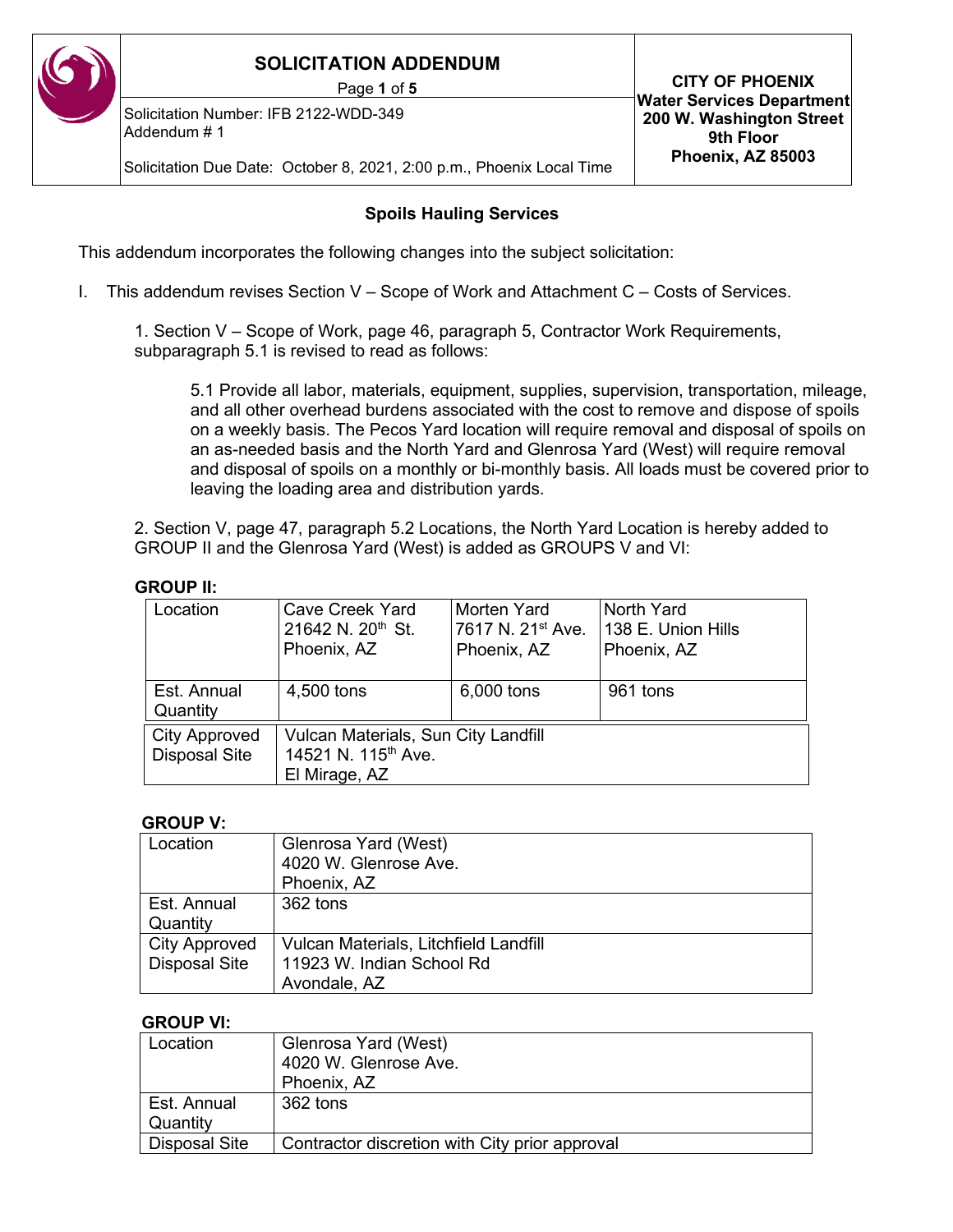#### **SOLICITATION ADDENDUM** Page **2** of **5 CITY OF PHOENIX Water Services Department 200 W. Washington Street 9th Floor Phoenix, AZ 85003** Solicitation Number: IFB 2122-WDD-349 Addendum # 1 Solicitation Due Date: October 8, 2021, 2:00 p.m., Phoenix Local Time

3. Attachment C – Cost of Services, page 62, is deleted in its entirety and replaced with the revised Attachment C – Cost of Services.

THE REMAINDER OF THIS PAGE INTENTIONALLY LEFT BLANK.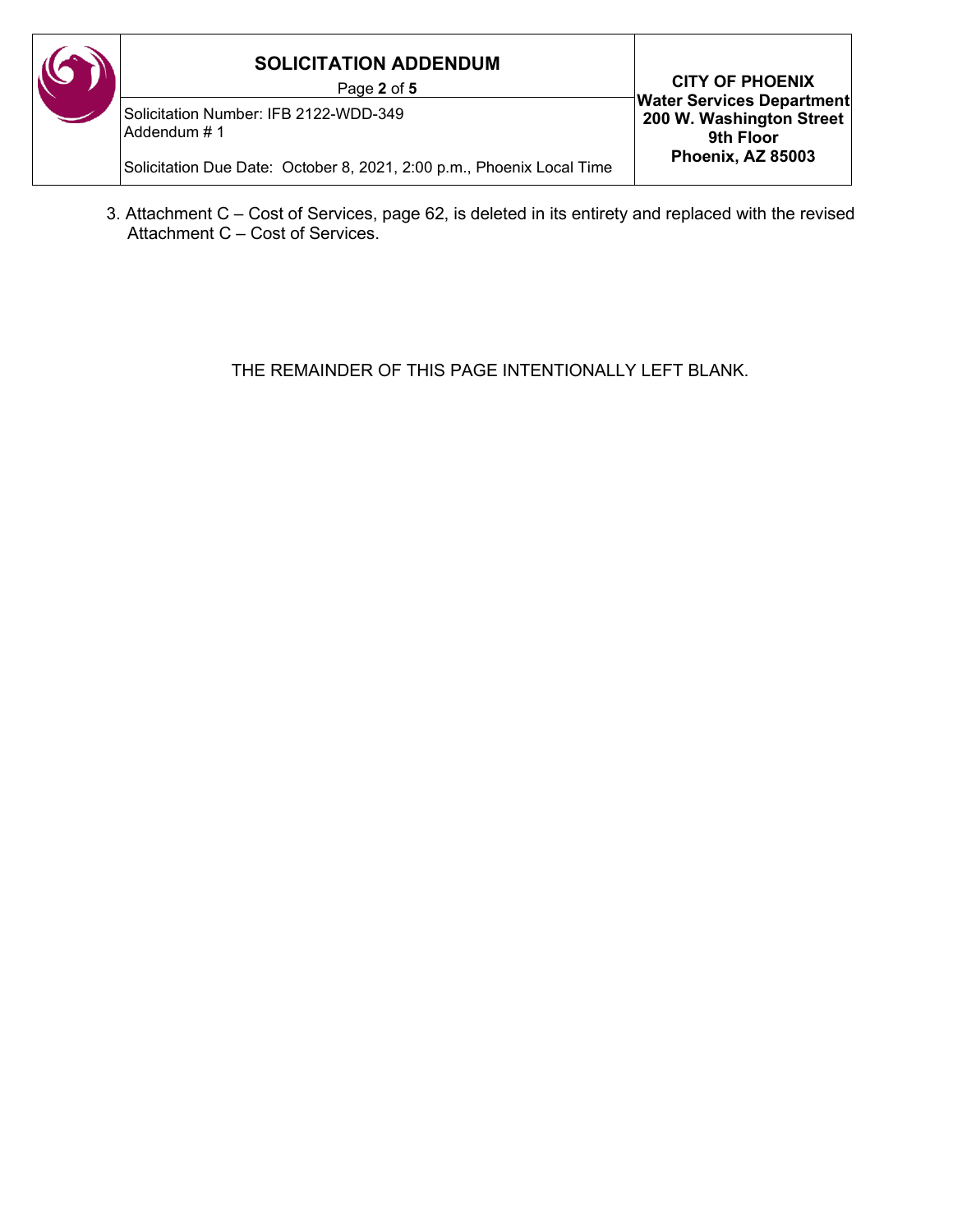Solicitation Number: IFB 2122-WDD-349 Addendum # 1

Page **<sup>3</sup>** of **<sup>5</sup> CITY OF PHOENIX Water Services Department 200 W. Washington Street 9th Floor Phoenix, AZ 85003**

Solicitation Due Date: October 8, 2021, 2:00 p.m., Phoenix Local Time

## **ATTACHMENT C – COST OF SERVICES**

## **1. PRICES: ALL OR NONE**

Prices offered shall not include applicable taxes. The City will pay all applicable taxes. For purposes of determining the lowest price, the City will not take tax into consideration. After contract award, all applicable taxes will apply. All quantities are estimates and the City does not guarantee that the Contractor will receive a specific amount of work.

Pricing must be provided for every line item within a Group. The prices shall include the cost of all labor, materials, equipment, supplies, supervision, transportation, mileage, and all other overhead burdens associated with the cost to perform the required services. Contractor will provide a proposed disposal site for Groups III, IV and VI.

#### **GROUP I:**

| <b>ITEM</b><br>NO. | <b>LOCATION</b>                | <b>EST. ANNUAL</b><br><b>QUANTITY</b>           | <b>UNIT OF</b><br><b>MEASURE</b> | <b>UNIT PRICE</b> | <b>ESTIMATED</b><br><b>ANNUALTOTAL</b> |
|--------------------|--------------------------------|-------------------------------------------------|----------------------------------|-------------------|----------------------------------------|
|                    | Corona Yard                    | 3,500                                           | Ton                              |                   |                                        |
| 2.                 | <b>Reservoir Yard</b>          | 4,000                                           | Ton                              |                   |                                        |
| 3.                 | <b>Rio Yard</b>                | 8,000                                           | Ton                              |                   |                                        |
| 4.                 | Pecos Yard                     | 300                                             | Ton                              |                   |                                        |
|                    | <b>Estimated Total Group I</b> |                                                 |                                  |                   |                                        |
|                    |                                |                                                 |                                  |                   |                                        |
|                    | <b>City Approved Disposal</b>  | Vulcan Materials, 24 <sup>th</sup> St. Landfill |                                  |                   |                                        |
| <b>Site</b>        |                                | 3205 S. 24 <sup>th</sup> St., Phoenix, AZ       |                                  |                   |                                        |

### **GROUP II:**

| <b>ITEM</b><br>NO. | <b>LOCATION</b>                 | EST.<br><b>ANNUAL</b><br><b>QUANTITY</b>                                              | <b>UNIT OF</b><br><b>MEASURE</b> | <b>UNIT PRICE</b> | <b>ESTIMATED</b><br><b>ANNUALTOTAL</b> |
|--------------------|---------------------------------|---------------------------------------------------------------------------------------|----------------------------------|-------------------|----------------------------------------|
|                    | <b>Cave Creek Yard</b>          | 4,500                                                                                 | Ton                              | \$                |                                        |
| 2.                 | Morten Yard                     | 6,000                                                                                 | Ton                              |                   |                                        |
| 3.                 | North Yard                      | 961                                                                                   | Ton                              | c                 |                                        |
|                    | <b>Estimated Total Group II</b> |                                                                                       |                                  |                   |                                        |
|                    |                                 |                                                                                       |                                  |                   |                                        |
| <b>Site</b>        | <b>City Approved Disposal</b>   | Vulcan Materials, Sun City Landfill<br>14521 N. 115 <sup>th</sup> Ave., El Mirage, AZ |                                  |                   |                                        |

### **GROUP III:**

| <b>ITEM</b> | <b>LOCATION</b>       | <b>EST. ANNUAL</b> | <b>UNIT OF</b> | <b>UNIT PRICE</b> | <b>ESTIMATED</b>   |
|-------------|-----------------------|--------------------|----------------|-------------------|--------------------|
| NO.         |                       | <b>QUANTITY</b>    | <b>MEASURE</b> |                   | <b>ANNUALTOTAL</b> |
|             | Corona Yard           | 3,500              | Ton            | ۰D                |                    |
|             | <b>Reservoir Yard</b> | 4,000              | Ton            |                   |                    |
| v.          | Rio Yard              | 8,000              | Ton            | ۰D                |                    |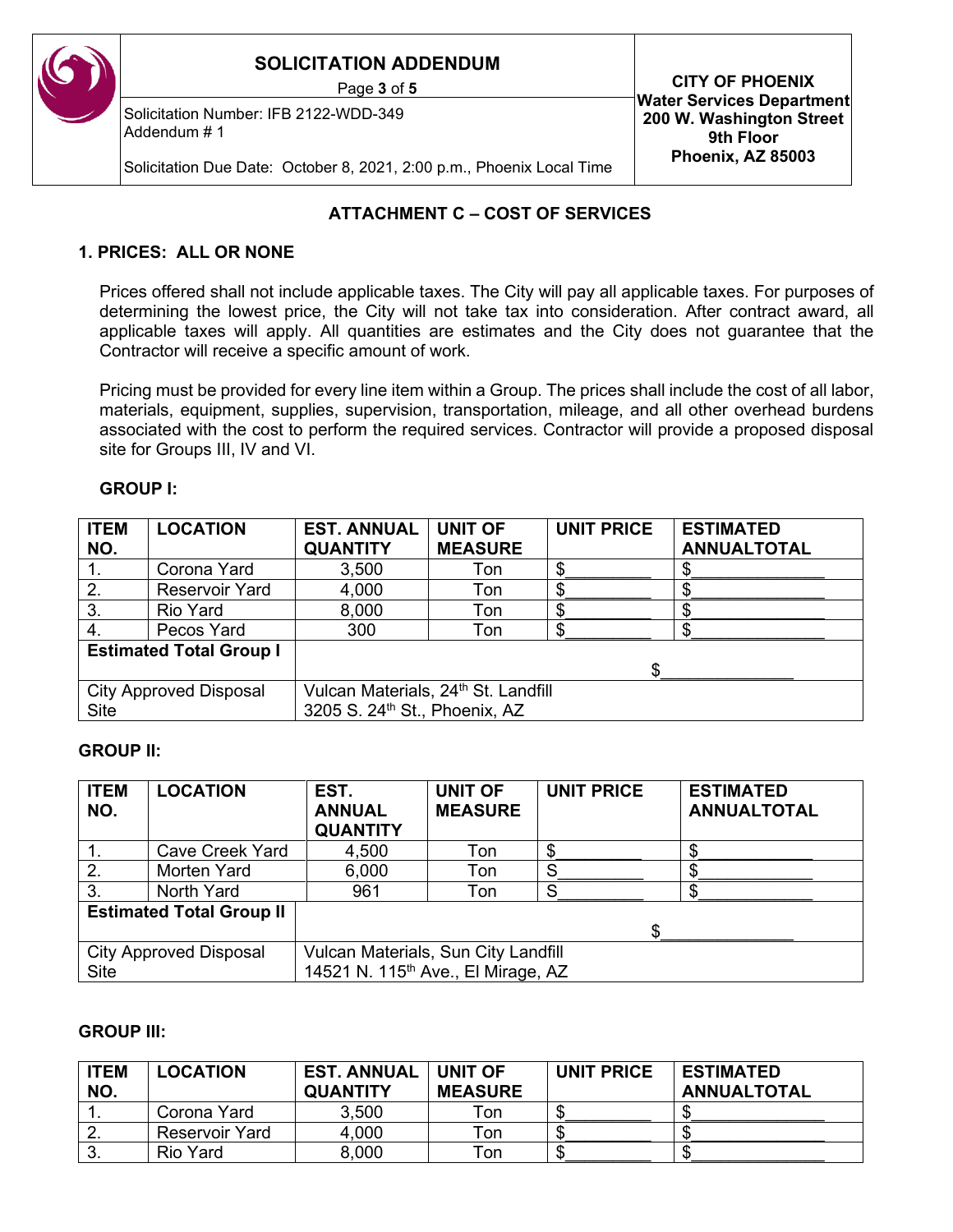Solicitation Number: IFB 2122-WDD-349 Addendum # 1

Page **<sup>4</sup>** of **<sup>5</sup> CITY OF PHOENIX Water Services Department 200 W. Washington Street 9th Floor Phoenix, AZ 85003**

Solicitation Due Date: October 8, 2021, 2:00 p.m., Phoenix Local Time

| 4.            | Pecos Yard                   | 300 | Ton |  |  |
|---------------|------------------------------|-----|-----|--|--|
| 5.            | <b>Disposal Site</b>         |     |     |  |  |
|               | Dump Fee                     |     | Ton |  |  |
|               | <b>Estimated Total Group</b> |     |     |  |  |
|               |                              |     |     |  |  |
|               | <b>Contractor Proposed</b>   |     |     |  |  |
| Disposal Site |                              |     |     |  |  |

## **GROUP IV:**

| <b>ITEM</b><br>NO.   | <b>LOCATION</b>              | EST.<br><b>ANNUAL</b><br><b>QUANTITY</b> | <b>UNIT OF</b><br><b>MEASURE</b> | <b>UNIT PRICE</b> | <b>ESTIMATED</b><br><b>ANNUALTOTAL</b> |
|----------------------|------------------------------|------------------------------------------|----------------------------------|-------------------|----------------------------------------|
| $\mathbf 1$ .        | <b>Cave Creek Yard</b>       | 4,500                                    | Ton                              | \$                | \$                                     |
| 2.                   | Morten Yard                  | 6,000                                    | Ton                              | S                 | Φ<br>æ                                 |
| 3.                   | North Yard                   | 961                                      | Ton                              | S                 | \$                                     |
| 4.                   | <b>Disposal Site</b>         |                                          |                                  |                   |                                        |
|                      | Dump Fee                     |                                          | Ton                              | \$                |                                        |
|                      | <b>Estimated Total Group</b> |                                          |                                  |                   |                                        |
| IV                   |                              |                                          |                                  | \$                |                                        |
|                      | <b>Contractor Proposed</b>   |                                          |                                  |                   |                                        |
| <b>Disposal Site</b> |                              |                                          |                                  |                   |                                        |

## **GROUP V:**

| <b>ITEM</b><br>NO. | <b>LOCATION</b>                | EST.<br><b>ANNUAL</b><br><b>QUANTITY</b>                                           | <b>UNIT OF</b><br><b>MEASURE</b> | <b>UNIT PRICE</b> | <b>ESTIMATED</b><br><b>ANNUALTOTAL</b> |
|--------------------|--------------------------------|------------------------------------------------------------------------------------|----------------------------------|-------------------|----------------------------------------|
|                    | <b>Glenrose Yard</b><br>(West) | 362                                                                                | Ton                              | \$.               | \$.                                    |
| <b>Site</b>        | <b>City Approved Disposal</b>  | Vulcan Materials, Litchfield Landfill<br>11923 W. Indian School Rd<br>Avondale, AZ |                                  |                   |                                        |

| <b>ESTIMATED GRAND</b>     |  |
|----------------------------|--|
| <b>TOTAL FOR GROUPS I,</b> |  |
| 1 & V                      |  |